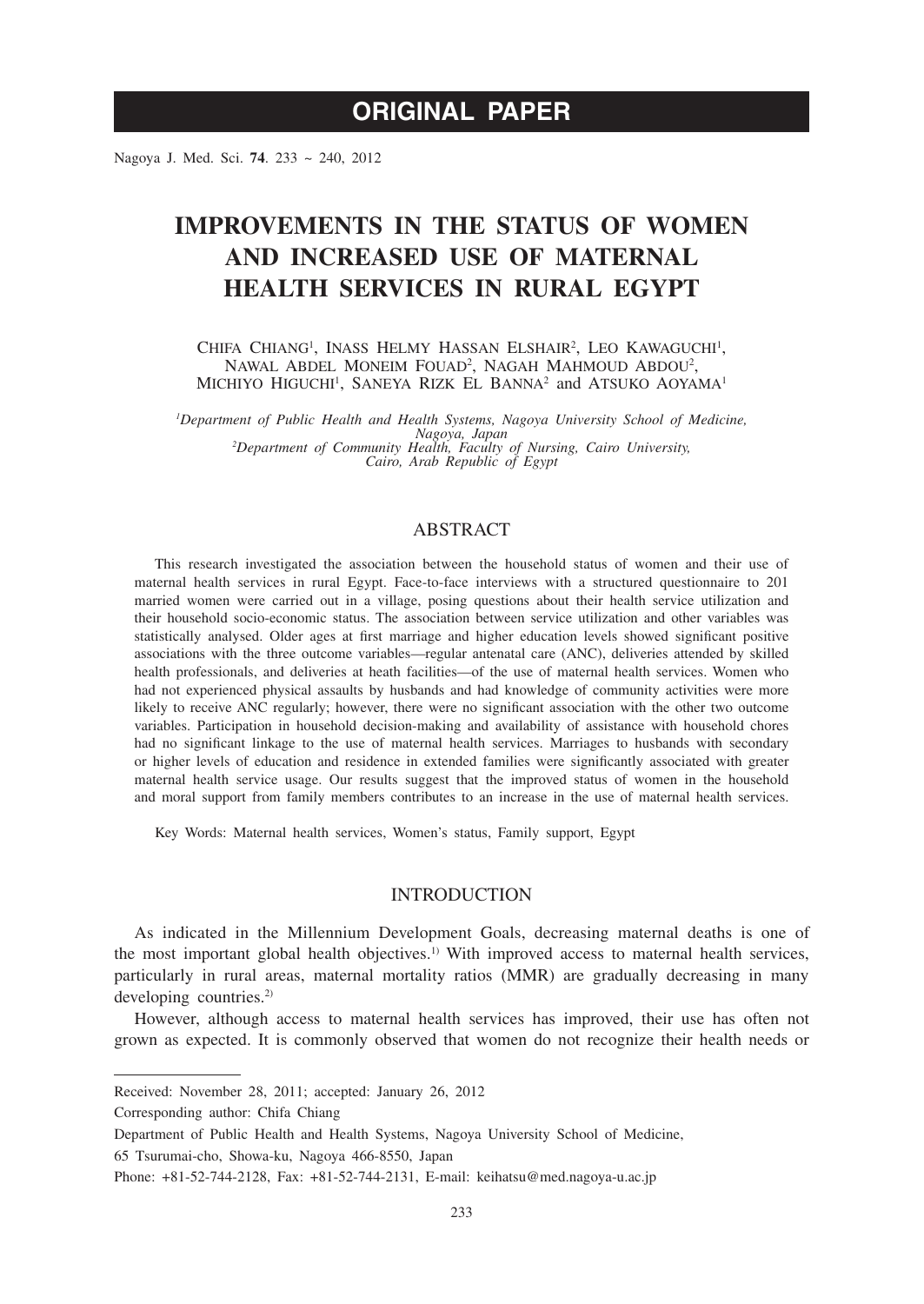Chifa Chiang *et al.*

that they are unable to make the right decisions about seeking health care.<sup>3,4)</sup> To advance women's health, it is important not only to provide them with greater access to health services (supply side), but also to empower them so that they choose to employ such services (demand side).

MMR in Egypt has been decreased dramatically during the last two decades. According to national surveys, such as the Egypt National Maternal Mortality Study, MMR was 174 per 100,000 live births in 1992, 84 in 2000, and 55 in  $2008$ .<sup>5,6)</sup> The greater availability of public health services has contributed to this decrease, particularly in unprivileged areas such as southern governorates.7) Access to basic health services is guaranteed to 99% of the Egyptian population, which is concentrated in a narrow area along the Nile River.<sup>2)</sup>

Despite this achievement, MMR in Egypt continue to be higher than those of many other middle income countries, including Arab nations such as Jordan.8) In addition, about one-third of the maternal deaths are caused by delays in recognizing problems or seeking care.<sup>5)</sup> Furthermore, such delays are closely related to the low socio-economic status of women in Egypt and several other Eastern Mediterranean Region countries.2,9)

This research aims to investigate the association between the household status of women and the use of maternal health services in rural Egypt.

## **METHODS**

A cross-sectional survey was carried out in a village in the Giza Governorate of the Arab Republic of Egypt in November 2007. The village, which has a population of around 20,000, is located around 14 km south of Cairo. Although the village was formerly composed of traditional extended families engaging in agriculture, it expanded rapidly by adding migrant nuclear families from other governorates because of its vicinity to the capital. Therefore, accurate censuses or household maps were not available.

We assumed that women had good access to health services, since the village had a public health centre that was staffed with a gynaecologist and nurses and that actively provided maternal and child health care at nominal fees. The villagers also sometimes consulted private physicians and hospitals in Cairo. $10$ 

A total of 201 married women, younger than 50 years of age, were selected using a stratified sampling technique. We first divided the village into five sections, each with a similar population. Subsequently, we randomly visited about 40 households in each section and chose one woman from each household. Excluding the women who did not respond to necessary questions, we obtained a sample of 189 women between 20 and 50 years of age.

Face-to-face interviews with a structured questionnaire were carried out in Arabic by trained junior faculty members and students of Faculty of Nursing, Cairo University. The questionnaire was developed by referring to various survey questionnaires, such as Egypt Demographic and Health Survey,<sup>11)</sup> and revised after pretesting in the target field. It consisted of questions on women's health service utilization, such as frequency of antenatal care (ANC) attendance during pregnancies, places of last deliveries, and persons who assisted last deliveries. These variables were considered as outcome variables in the analysis described below. Questions regarding women's socio-economic status, such as levels of education of both wives and husbands; ages of marriage; cash incomes; availability of assistance with household chores; and women's status within households, including household decision-making; experiences of physical assaults by husbands, and awareness of and participation in community activities.

The three variables for women's health service utilization were transformed into dichotomous values as follows: (1) whether a participant had attended ANC at least four times during her last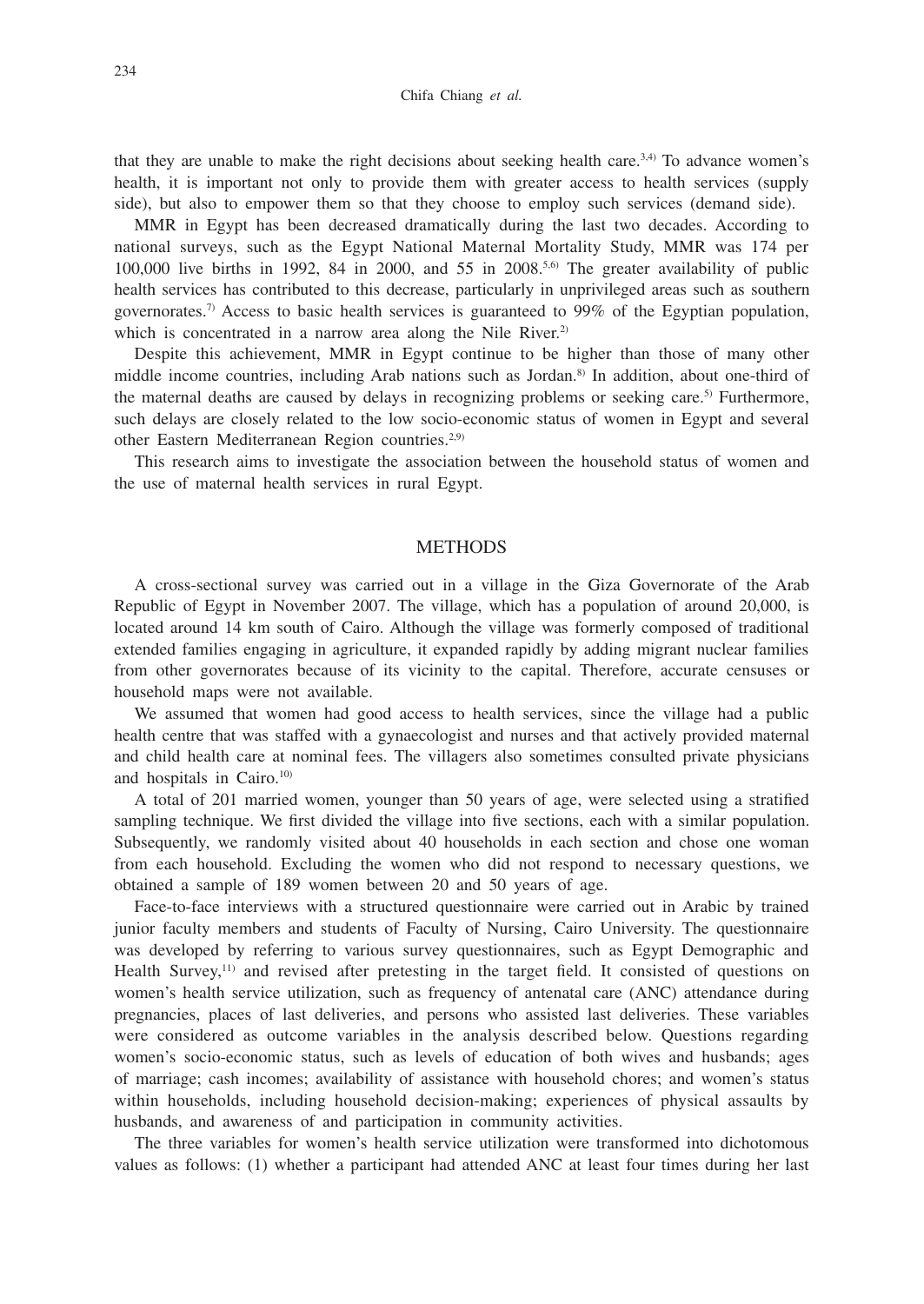pregnancy, a frequency regarded as 'regular' by the World Health Organization (WHO);<sup>12)</sup> (2) whether she had been attended in her last delivery by skilled health professionals; and (3) whether she had given birth to her last child at a health facility. Variables for participation in decisionmaking were transformed into scores, by aggregating the answers of relevant sub-questions.13) In each sub-question, women who could make a decision alone were given a full score of two points, those who could only partly decide one point, and those who did not participate in the decision-making process zero points. The variable of decision-making on household issues was scored from zero to six and that on household expenditure was scored from zero to ten.

Associations between each of the outcome variables and socio-economic variables were tested by the chi-square test, and  $P < 0.05$  was considered statistically significant. Crude odds ratios of variables for the use of maternal health services<sup>11)</sup> were calculated for each variable proxy to women's socio-economic status.14)

Ethical clearances for the study were obtained from the Ethics Review Committee of Nagoya University School of Medicine in Nagoya, Japan, and Faculty of Nursing, Cairo University in Cairo, Egypt. Written informed consent was obtained from all participants before the interviews.

#### RESULTS

The characteristics of the participants are shown in Table 1. The median age of the 189 women was 30 years. Over 60% married when they were less than 18 years old, and 25% married before they turned 16, the legally approved age of marriage. More than half of them had never attended school, while most of their husbands had attended at least primary schools and about 38% of them had studied at secondary or higher level schools.

About 20% had a job with cash income, and most of them stated that they could use their earnings without the permission of their husbands or other family members. Forty-two percent of the women had experienced physical assaults by their husbands. Several community-based activities, such as vocational training for women and literacy classes, had been implemented in the village, by both the government and non-governmental organizations; however, only 34% of the women were aware of these activities, and very few had actively participated in them.

No less than 48% had attended regular ANC, while about 30% stated that they never attended ANC during their last pregnancies. At the same time, 79% had been attended by skilled health professionals at their last deliveries. About 60% of the deliveries had been taken place at health facilities.

Table 2 shows the crude odds ratios of the variables of maternal health service utilization for each proxy variable of socio-economic status. The age of the first marriage and level of women's education are significantly associated with the three variables for use of maternal health services.

Women who had never been physically assaulted by their husbands and those who were aware of community activities were more likely to attend ANC regularly. However, these variables did not show a significant association with deliveries attended by skilled health professionals and deliveries at health facilities. Participation in household decision-making such as purchases and availability of assistance with household chores had no significant association with the three variables.

Marriage to husbands with secondary or higher levels of education was significantly associated with the increase of regular ANC attendance, deliveries attended by skilled health professionals, and deliveries at health facilities, as was residence in extended families.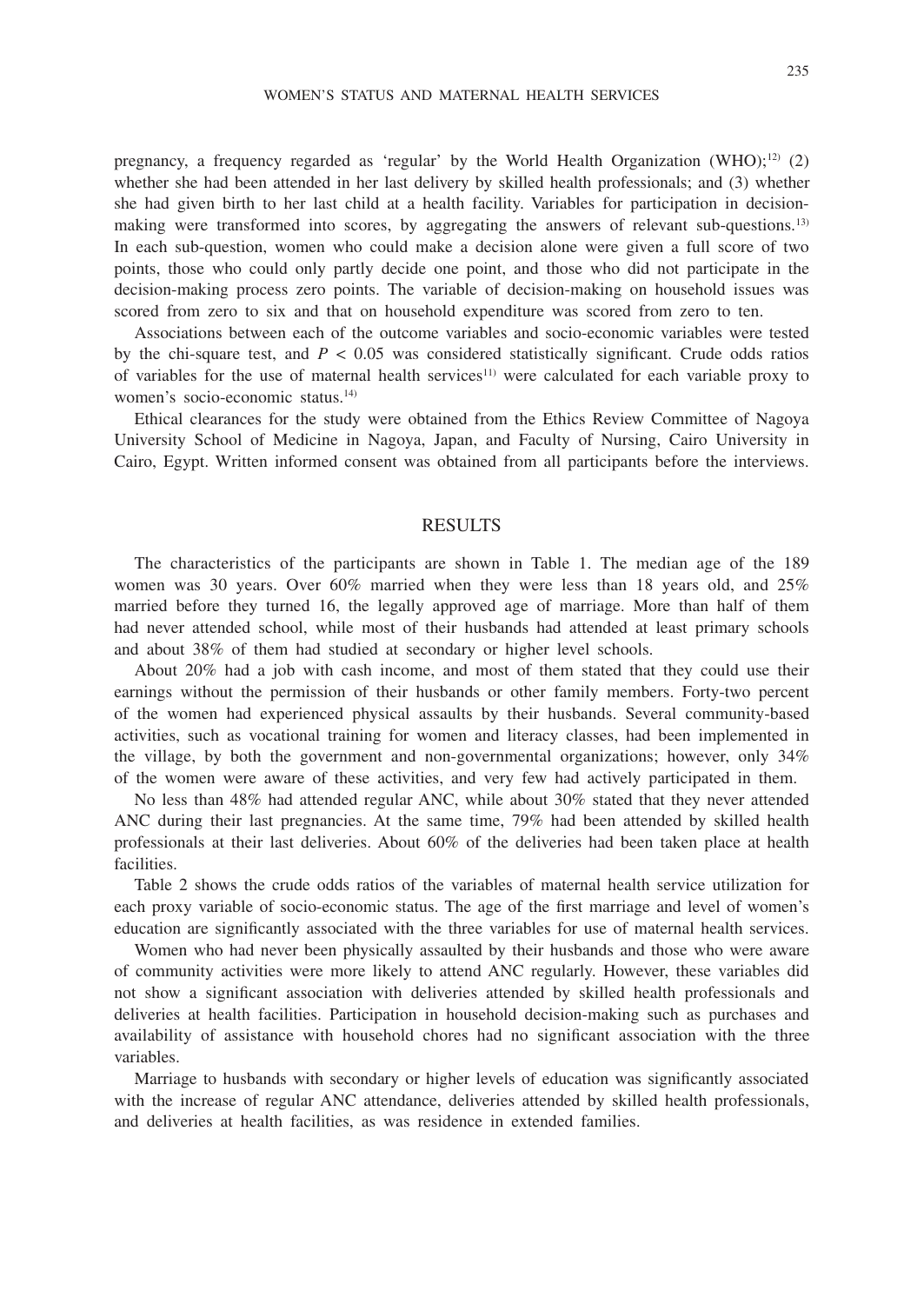| Variables of women's socio-economic status  |                                   | N              | $\%$ |
|---------------------------------------------|-----------------------------------|----------------|------|
| Age                                         | $20 - 30$                         | 100            | 52.9 |
|                                             | $31 - 40$                         | 56             | 29.6 |
|                                             | $41 - 50$                         | 33             | 17.5 |
| Age at first marriage                       | $\leq$ 15                         | 48             | 25.4 |
|                                             | $16 - 17$                         | 69             | 36.5 |
|                                             | $\geq$ 18                         | 72             | 38.1 |
| Level of education                          | no formal education               | 103            | 54.5 |
|                                             | ≥primary school                   | 86             | 45.5 |
| Experience of husbands' physical assaults   | yes                               | 80             | 42.3 |
|                                             | no                                | 107            | 56.6 |
|                                             | no answer                         | 2              | 1.1  |
| Awareness of community activities           | yes                               | 65             | 34.4 |
|                                             | no                                | 124            | 65.6 |
| Cash income                                 | yes                               | 39             | 20.6 |
|                                             | no                                | 146            | 77.3 |
|                                             | no answer                         | $\overline{4}$ | 2.1  |
| Decision-making on household issues a)      | score $\leq$ 3                    | 84             | 44.5 |
|                                             | score > 3                         | 103            | 54.5 |
|                                             | no answer                         | 2              | 1.0  |
| Decision-making on household expenditure b) | score≤5                           | 84             | 44.5 |
|                                             | score > 5                         | 104            | 55.0 |
|                                             | no answer                         | 1              | 0.5  |
| Level of husbands' education                | ≤primary school                   | 117            | 61.9 |
|                                             | >primary school                   | 71             | 37.6 |
|                                             | no answer                         | $\mathbf{1}$   | 0.5  |
| Family structure                            | nuclear                           | 93             | 49.2 |
|                                             | extended                          | 96             | 50.8 |
| Availability of household chores assistance | yes                               | 66             | 34.9 |
|                                             | no                                | 120            | 63.5 |
|                                             | no answer                         | 3              | 1.6  |
| Variables of health service utilization     |                                   | N              | $\%$ |
| Place of deliveries                         | health facilities                 | 116            | 61.4 |
|                                             | home                              | 73             | 38.6 |
| Persons who attended deliveries             | skilled health professionals      | 150            | 79.4 |
|                                             | traditional birth attendants etc. | 39             | 20.6 |
| Antenatal care (ANC) attendance             | none                              | 56             | 29.6 |
|                                             | $1-3$ times                       | 40             | 21.2 |
|                                             | $\geq 4$ times                    | 92             | 48.7 |
|                                             | no answer                         | 1              | 0.5  |

Table 1. Sample characteristics (n = 189)

a) The total score of decision-making on household issues of three sub-questions (0–2 points each): (1)What to cook (2)Children's schooling (3)Family planning b) The total score of decision-making on household expenditure of five sub-questions (0-2 points each): (1)Furniture and household items, such as electric appliance, bed (2)Daily use items and groceries, such as fruit, vegetable (3)Your personal items, such as clothes, shoes (4)Husband's personal items, such as clothes, shoes (5)Children's items, such as clothes, toys, stationery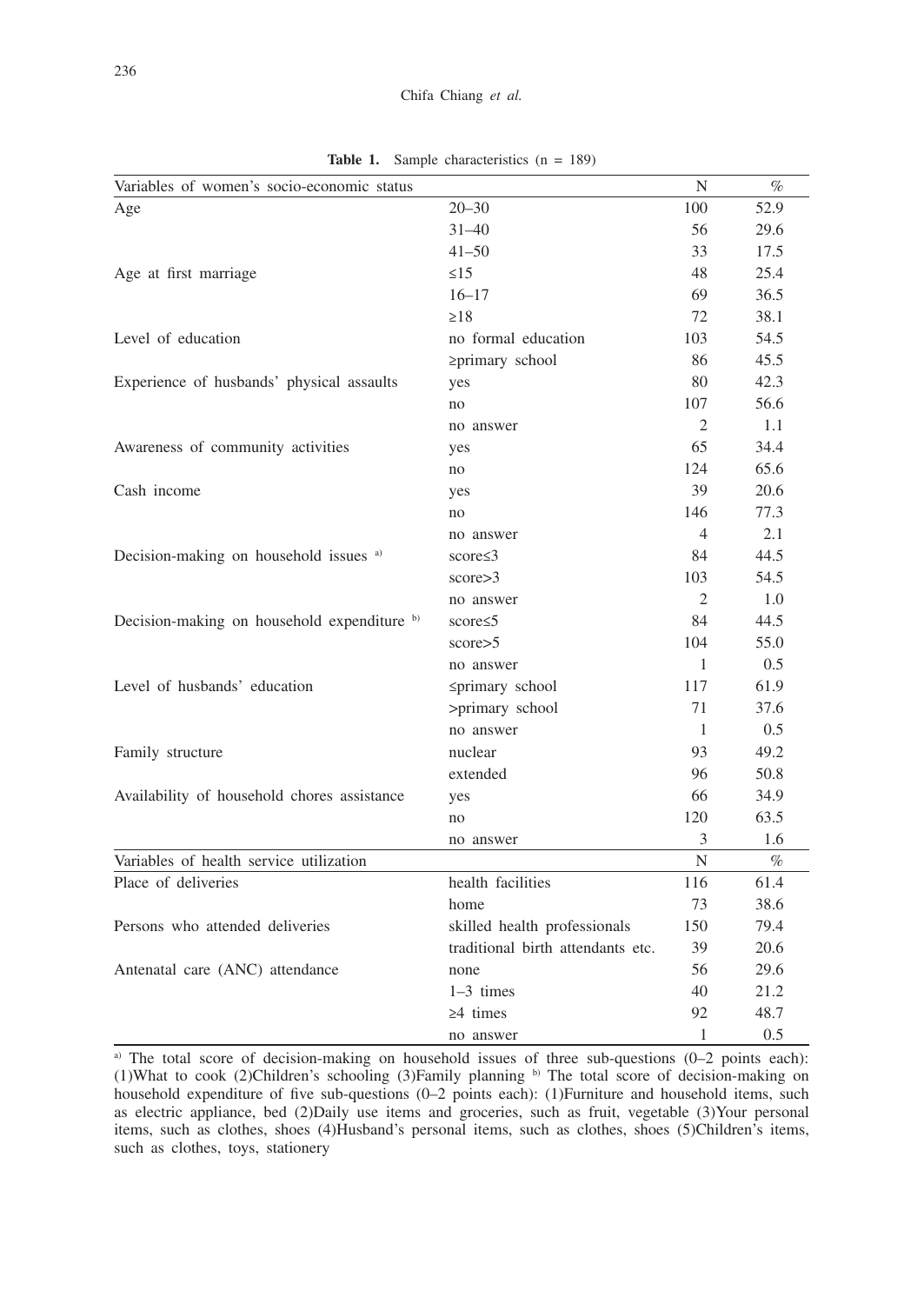| Variables                                   | Regular ANC attendance |                | Deliveries attended by<br>skilled health professionals |                | Deliveries at health<br>facilities |               |  |  |  |
|---------------------------------------------|------------------------|----------------|--------------------------------------------------------|----------------|------------------------------------|---------------|--|--|--|
|                                             | Crude OR               | $(95\%CI)$     | Crude OR                                               | $(95\%CI)$     | Crude OR                           | $(95\%CI)$    |  |  |  |
| Age                                         |                        |                |                                                        |                |                                    |               |  |  |  |
| $>30$                                       | 1.00                   |                | 1.00                                                   |                | 1.00                               |               |  |  |  |
| $\leq 30$                                   | $7.35$ <sup>a)</sup>   | $3.85 - 14.05$ | $7.46$ <sup>a)</sup>                                   | $3.09 - 18.01$ | $5.29$ <sup>a)</sup>               | 2.79–10.02    |  |  |  |
| Age at the first marriage                   |                        |                |                                                        |                |                                    |               |  |  |  |
| $\leq 15$                                   | 1.00                   |                | 1.00                                                   |                | 1.00                               |               |  |  |  |
| $16 - 17$                                   | $4.22$ <sup>a)</sup>   | $1.72 - 10.33$ | $3.54$ <sup>a)</sup>                                   | $1.46 - 8.61$  | $3.05$ <sup>a)</sup>               | $1.42 - 6.56$ |  |  |  |
| $\geq$ 18                                   | 12.66 a)               | 5.06-31.78     | $3.33$ <sup>a)</sup>                                   | $1.40 - 7.93$  | $3.71$ a)                          | $1.72 - 8.01$ |  |  |  |
| Level of education                          |                        |                |                                                        |                |                                    |               |  |  |  |
| no formal<br>education                      | 1.00                   |                | 1.00                                                   |                | 1.00                               |               |  |  |  |
| ≥primary school                             | $5.59$ <sup>a)</sup>   | $2.98 - 10.47$ | $2.98$ <sup>a)</sup>                                   | 1.36–6.54      | $5.42$ a)                          | 2.78-10.57    |  |  |  |
| Experience of husbands' physical assaults   |                        |                |                                                        |                |                                    |               |  |  |  |
| yes                                         | 1.00                   |                | 1.00                                                   |                | 1.00                               |               |  |  |  |
| no                                          | $2.56$ <sup>a)</sup>   | $1.41 - 4.66$  | 1.54                                                   | $0.76 - 3.14$  | 1.22                               | $0.68 - 2.22$ |  |  |  |
| Awareness of community activities           |                        |                |                                                        |                |                                    |               |  |  |  |
| no                                          | 1.00                   |                | 1.00                                                   |                | 1.00                               |               |  |  |  |
| yes                                         | 2.19 <sup>b)</sup>     | 1.18-4.04      | 1.43                                                   | $0.66 - 3.10$  | 1.51                               | $0.81 - 2.84$ |  |  |  |
| Cash income                                 |                        |                |                                                        |                |                                    |               |  |  |  |
| no                                          | 1.00                   |                | 1.00                                                   |                | 1.00                               |               |  |  |  |
| yes                                         | 0.52                   | $0.25 - 1.09$  | 0.79                                                   | $0.34 - 1.85$  | 0.51                               | $0.25 - 1.04$ |  |  |  |
| Decision-making on household issues         |                        |                |                                                        |                |                                    |               |  |  |  |
| $score \leq 3$                              | 1.00                   |                | 1.00                                                   |                | 1.00                               |               |  |  |  |
| score > 3                                   | 0.57                   | $0.32 - 1.03$  | 0.93                                                   | $0.46 - 1.90$  | 0.71                               | $0.39 - 1.28$ |  |  |  |
| Decision-making on household expenditure    |                        |                |                                                        |                |                                    |               |  |  |  |
| score $\leq$ 5                              | 1.00                   |                | 1.00                                                   |                | 1.00                               |               |  |  |  |
| score > 5                                   | 0.63                   | $0.35 - 1.12$  | 0.88                                                   | $0.43 - 1.80$  | 0.79                               | $0.44 - 1.43$ |  |  |  |
| Level of husbands' education                |                        |                |                                                        |                |                                    |               |  |  |  |
| ≤primary school                             | 1.00                   |                | 1.00                                                   |                | 1.00                               |               |  |  |  |
| >primary school                             | $2.31$ a)              | $1.26 - 4.23$  | 2.38 <sup>b)</sup>                                     | $1.05 - 5.36$  | $2.82$ a)                          | $1.46 - 5.42$ |  |  |  |
| Family structure                            |                        |                |                                                        |                |                                    |               |  |  |  |
| nuclear                                     | 1.00                   |                | 1.00                                                   |                | 1.00                               |               |  |  |  |
| extended                                    | $1.83$ b)              | $1.02 - 3.26$  | $3.33$ <sup>a)</sup>                                   | $1.54 - 7.18$  | $2.28$ <sup>a)</sup>               | $1.25 - 4.15$ |  |  |  |
| Availability of household chores assistance |                        |                |                                                        |                |                                    |               |  |  |  |
| no                                          | 1.00                   |                | 1.00                                                   |                | 1.00                               |               |  |  |  |
| yes                                         | 1.05                   | $0.58 - 1.92$  | 0.93                                                   | $0.44 - 1.95$  | 0.92                               | $0.50 - 1.71$ |  |  |  |

**Table 2.** Association between women's health service utilization and other variables

a) p value  $< 0.01$ 

 $b)$  p value  $< 0.05$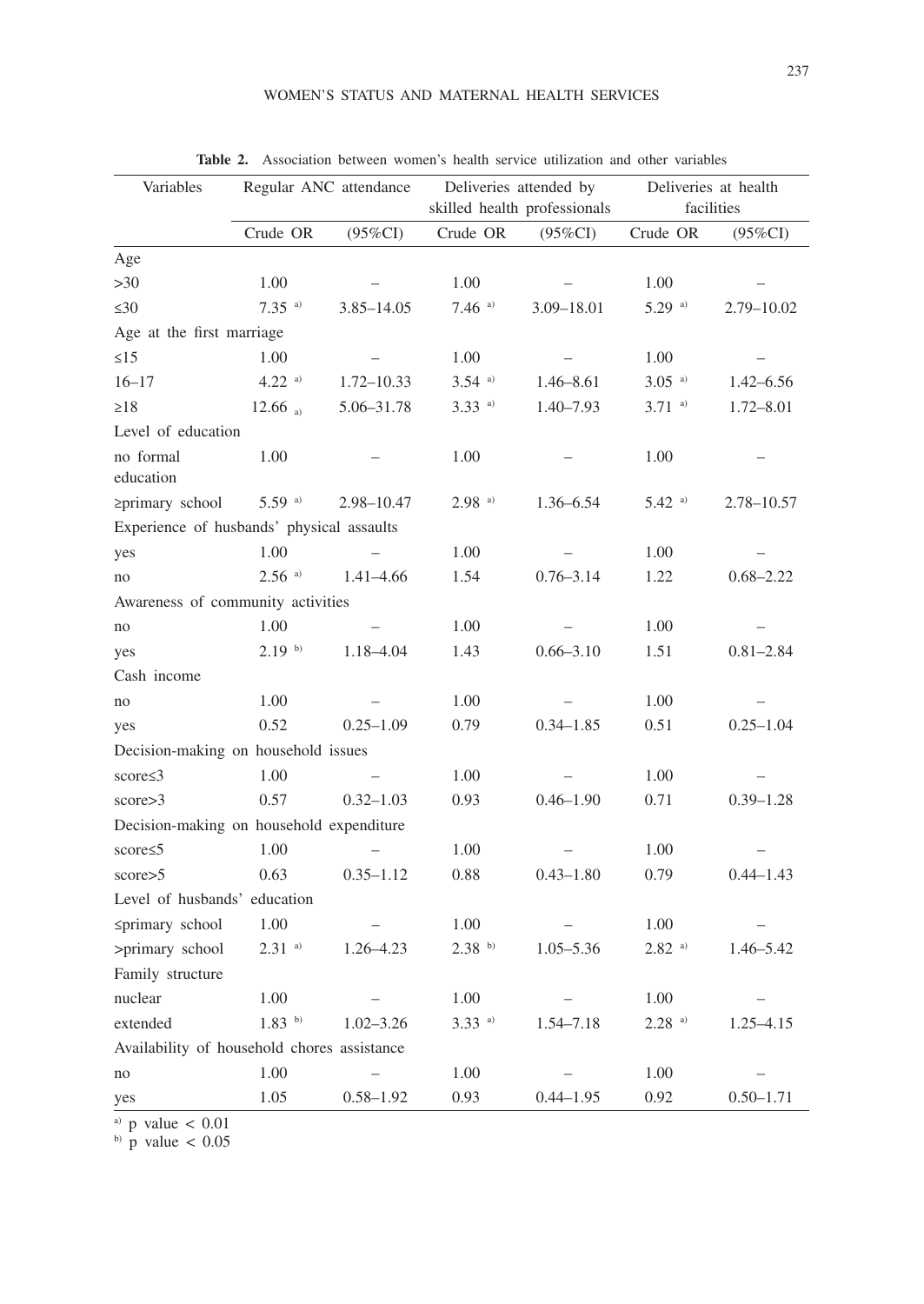#### DISCUSSION

Although access to maternal health services was guaranteed in the study village, the rate of utilization was still low, as regular ANC attendance, deliveries attended by skilled health professionals, and deliveries at health facilities equalled only 48%, 79%, and 61% of the total sample, respectively. This result was similar to or a little better than an earlier nationwide survey in  $2005$ <sup>11)</sup>

To improve women's health in developing countries, every woman must have access to appropriate health services, particularly during pregnancy and childbirth, when women's health is most likely to be at risk. However, as mentioned previously, even though such services are affordable and accessible, women do not always use them because of various social constraints. Our study seeks to identify the social factors that influence the use of maternal health services in rural Egypt.

Our findings suggest that women who married before the age of 18 and who received insufficient formal education were less likely to use maternal health services than the women who married later. Similar results have been observed in Nepal, where the use of maternal health services increased along with the amelioration of women's educational and income levels.<sup>15,16)</sup> Women who married early without formal education were likely to be subordinated to their husbands and parents-in-law and were unable to participate in household decision-making, including their own health needs.<sup>17,18</sup> Formal education and marriage at a mature age contributed to the improvement of the familial status of women by providing them with higher self-esteem and confidence. Thus, they were able to seek health services according to their own needs; in other words, their demands for such services increased.<sup>19,20)</sup>

Similarly, the experience of physical assaults by husbands may reflect the subordinate status of women in their families.<sup>21)</sup> Our findings show that physical assaults by husbands were negatively associated with regular ANC attendance but not with the other two outcome variables—deliveries attended by skilled health professionals and deliveries at heath facilities. The reason for this association with ANC attendance is not clear. However, since childbirths were major family events, and the outcome could be easily recognized by anyone in the family, household decision-makers might opt for seeking proper delivery care, regardless of the status of women. However, in the case of attending ANC, pregnant women might need to make decisions by themselves or to convince household decision-makers to permit such attendance, even though they had no serious symptoms. This fact indicates that regular attendance at ANC required women to understand the importance of preventive care, enjoy a good status in the household, and be allowed to go out freely. $22,23$ )

This could explain another finding why women who were aware of community activities were more likely to attend regular ANC than those who were not. Women with a good familial status could easily obtain information outside the household and participate freely in community activities. Participating in them allowed women to attain greater self-esteem and self-confidence through social achievement and the enhancement of their decision-making abilities. Consequently, such women were likely to understand the importance of preventive maternal health care.<sup>24)</sup> Women with educated husbands were also more likely to seek maternal health services, because these men were likely to understand their wives' health needs and offer proper advice.<sup>25,26,27)</sup>

We expected that women who lived with parents-in-law would have difficulty seeking health services, as observed in previous studies in Nepal and India.<sup>28,29)</sup> However, our results show that women who lived with extended families were more likely to avail themselves of such facilities than those living with only husbands and children. In addition, the availability of assistance with household chores was not significantly associated with a reliance on maternal health services.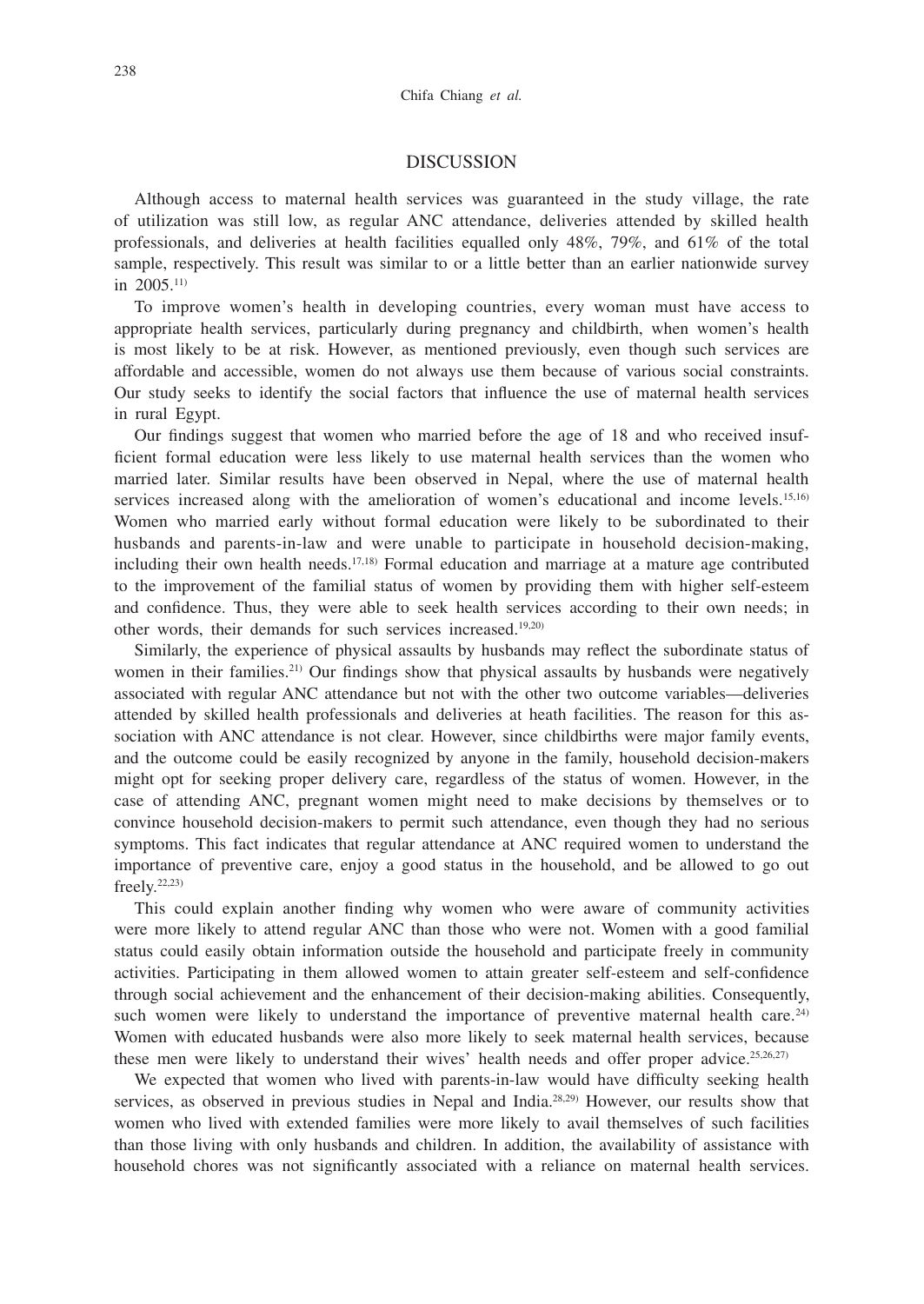Our results suggest that members of extended families were likely to encourage women to seek health care, rather than to share household work.

Therefore, two factors, the educational levels of husbands and extended family households pointed to the existence of moral and not just physical or economic support for women.16) Perhaps we arrived at this finding because we selected maternal health services as a variable of women's access to health services. Childbirth would be an important family event; thus, all family members might be willing to give moral support to pregnant women seeking medical supervision. The attitude of family members might be different in case the women suffered from other illnesses. Further studies are required in this regard.

We expected that the use of maternal health services would increase, if women could make various household decisions or had cash income that they could freely spend. Previous studies show that women with authority and economic autonomy in the family could decide and act according to their own needs, including medical ones.15) However, our findings do not show the linkage between familial decision-making authority and economic autonomy and a rise in the employment of maternal health services. This result may be explained by similar reasons to those for family moral support. In addition, the fees of maternal health services in rural Egypt might be too low to be influenced by household income.

As our findings indicate, currently younger generation made greater use of maternal health services, perhaps because they had fewer childbirth experiences than older women. The Egypt Demographic and Health Survey reveals that lower birth order is associated with more involvement with maternal health services.<sup>11)</sup> Another possibility is that the supply for maternal health services might have been different among age groups. However, as our sample size is not big enough to stratify the results by age group, further studies are needed to exclude the influence of age.

Through this study, we sought to show that women's utilization of or demand for health services would increase with the improvement of their household status. Our results suggested that improved status of women in the household, as well as moral support from family members, contribute to the greater reliance of women on maternal health services and particularly on regular ANC attendance.

#### ACKNOWLEDGMENTS

The authors wish to thank faculty members and students of Faculty of Nursing, Cairo University for data collection. This study was in part supported by a Grant-in-Aid for Scientific Research (B, 19406024) to A.A. from the Japan Society for the Promotion of Sciences and the International Cooperation Research Grant (17-3) to A.A. from the Japanese Ministry of Health, Labour and Welfare.

#### REFERENCES

- 1) United Nations. Road map towards the implementation of United Nations Millennium Declaration: Report of the Secretary-General. 2001, New York.
- 2) Koblinsky M. Reducing maternal mortality: Learning from Bolivia, China, Egypt, Honduras, Indonesia, Jamaica, and Zimbabwe. 2003, The World Bank, Washington, DC.
- 3) Currie D, Wiesenberg S. Promoting women's health-seeking behaviour: Research and the empowerment of women. *Health Care Women Int*, 2003; 24(10): 880–899.
- 4) Qureshi N, Shaikh BT. Women's empowerment and health: The role of institutions of power in Pakistan. *East Mediterr Health J*, 2007; 13(6): 1459–1465.